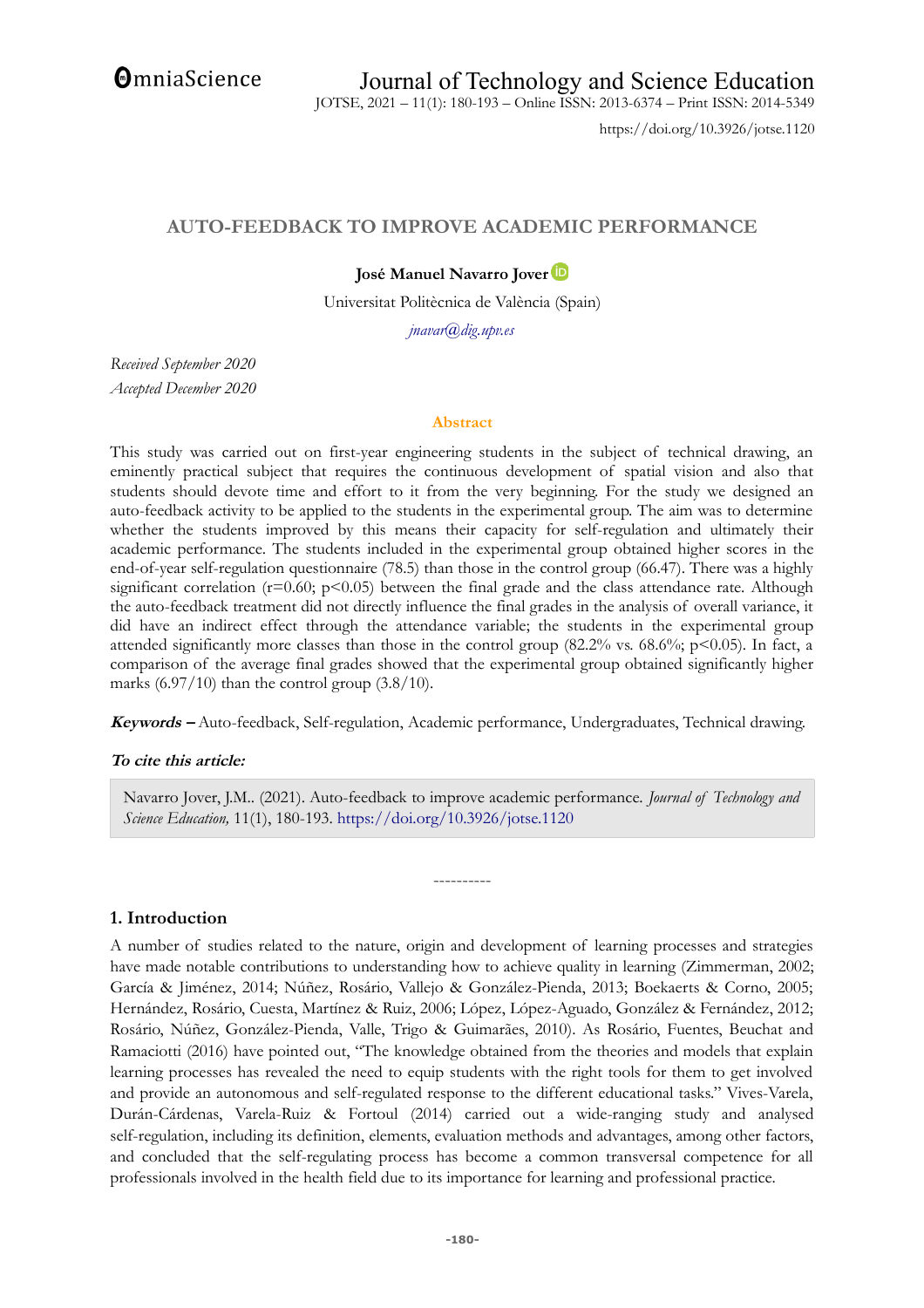Learning self-regulation is an important construct in education. Hernández and Camargo (2017), define it as "the deliberate organization of cognitive, behavioural and environmental activities that lead to successful learning". Self-regulation "refers to learning strategies that students activate when working to achieve the goals they have set themselves" (Panadero & Alonso-Tapia, 2014). It was previously thought that the teaching-learning process was one-way and the student was simply the receptor of information, a passive subject in the learning process. However, "the development of self-regulating thinking or learning considers the student as the meta-cognitive, motivational and active promoter of his academic performance (Gravini-Donado, Ortiz-Padilla & Campo-Ternera, 2016). "Students are able to self-regulate their own learning, i.e. plan the strategies to use in every situation, apply them, control the process, detect possible mistakes and thus transfer all of this to a single actuation" (Limón, 2004; Sinatra, 2004). The principal steps in self-regulation can thus be summed up as planning, monitoring and evaluating, and involve three types of skills: cognitive, meta-cognitive and affective."

Hernández and Camargo (2017) point out that the basic purpose of the different self-regulation studies consists of identifying the variables that give the student deliberate control of his academic actions. If university students can be characterised by identifying their dimensions as the self-regulators of their own learning processes, we will be in a position to design or implement formative actions that help them to progress in their studies, as we maintain in the present study.

A wide range of valid methods have been used to measure self-regulation and their design depends on their authors' theoretical principles, such as e.g. Román and Gallego's ACRA (2008), which evaluates four main learning strategy categories (acquisition, codification, recuperation or evaluation of information and support for its processing). Some authors, such as Pintrich (2004) use the same questionnaires as those used to measure learning approaches (MSLQ) (García, 2012), which consists of 81 items. In the present study we used the Self-Regulation Questionnaire for Academic Learning (Torre, 2007). This covers four factors or self-regulation dimensions and has the great advantage of being easier to use than the other models (20 items).

According to García-Jiménez (2015), the universities ought to suggest learning strategies to promote the students' own self-regulated learning. For example, De la Cruz and Abreu (2014) proposed a methodological strategy for self-regulation based on the use of rubrics, while feedback is another possibility that gives meaning to evaluations. This is the information obtained from evaluations that students can use to reduce the difference between the results actually obtained and those expected.

In practice, good feedback (to improve self-regulation) can be defined as anything that reinforces the students' capacity to self-regulate their own performance. Nicol and Macfarlane-Dick (2006) laid down seven principles that feedback must have:

- Help to clarify what good performance is (goals, criteria, and expected standards).
- Help to develop self-evaluation (reflection) in learning.
- Provide quality information to students on their learning.
- Encourage student/teacher dialogue in learning.
- Foment positive motivational beliefs and self-esteem.
- Give the opportunity to close the gap between the obtained and the desired performance.
- Give the teacher useful information to improve his teaching.

Based on some author's recommendations (Boud & Molloy, 2013), Gallego, Quesada, Gómez and Cubero (2017) compiled a series of conditions for the feedback process to promote self-regulation and strategic learning and underline the importance of student participation. This has opened up new areas to explore, such as pair-based self-evaluation (García-Jiménez, Gallego-Noche & Gómez-Ruíz, 2015).

Many studies use feedback activities to show their positive effect on students' self-regulation and their indirect effect on their academic performance. Nicol (2009) studied the re-design of the first university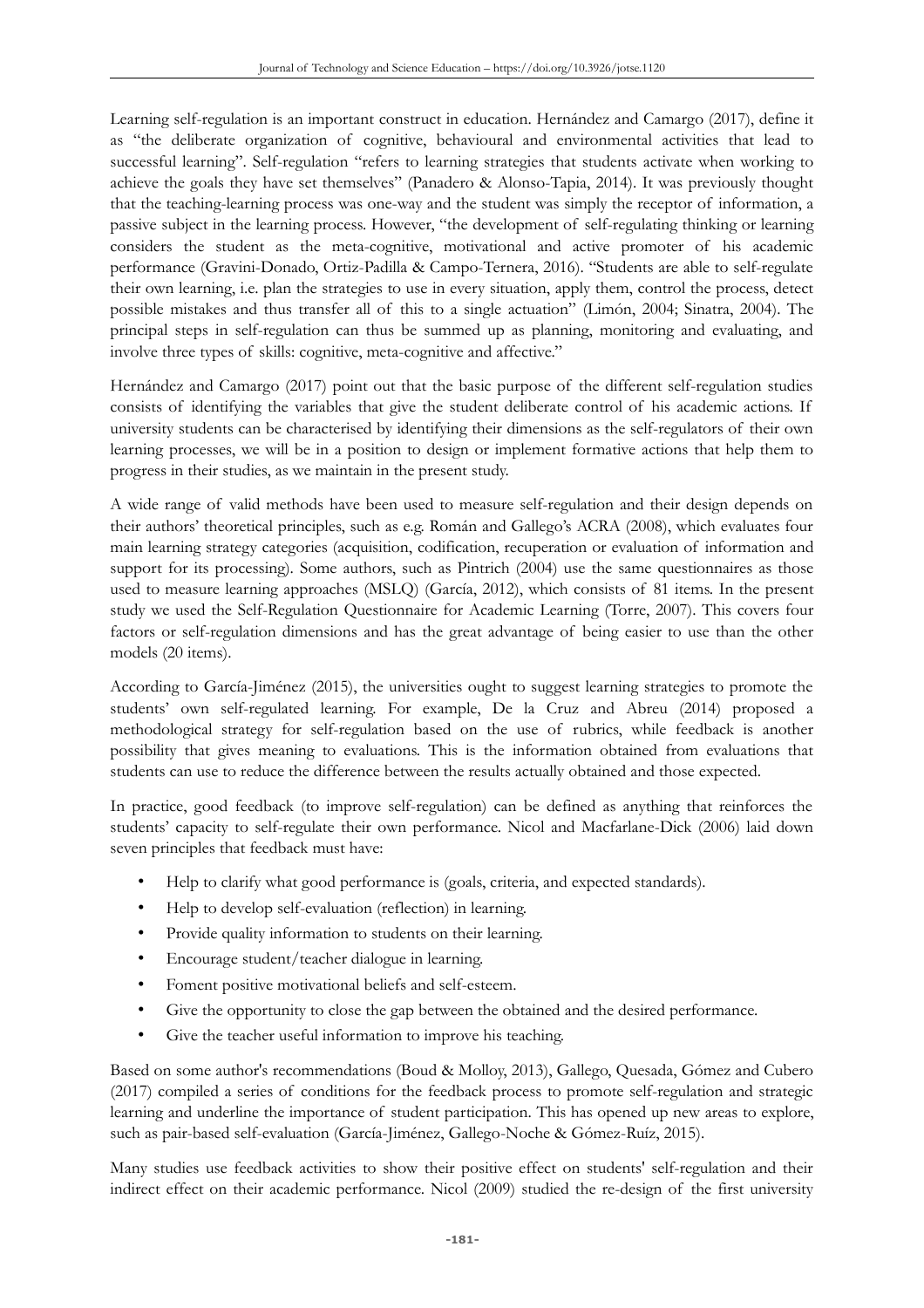years by incorporating feedback and formative evaluation, resorting to technological support due to the large numbers of students involved. These re-designs improved the performance in final exams over the previous years and significantly increased student satisfaction in all aspects related to the activities. The studies by Llorens, Vidal-Abarca and Cerdán (2016) and Gallego et al. (2017) explored the same field.

In this context and due to the situation of the subject used in the study, the question arises as to whether there is any way of encouraging students to self-regulate and be conscious of the fact that to assimilate this subject it is not enough to simply study for a short period before an exam, but it requires a continuous weekly effort throughout the year. Is it possible to promote self-regulation and strategic learning by any practical method? Interest in feedback and its link with self-regulated learning has grown in recent years (Gallego et al., 2017; García-Jiménez et al., 2015; Garello & Rinaudo, 2013; Labuhn, Zimmerman & Hasselhorn, 2010; Llorens et al., 2016). In studies carried out in universities, feedback together with student participation in evaluations, "is considered to be an essential process for learning and the development of students' self-regulation in comparison with any other aspect of teaching" (Gallego et al., 2017). According to Labuhn et al. (2010) the feedback can come from the student himself, from classmates or from teachers. After receiving it, "the student makes a kind of comparison between the initial goal and his real performance (a key process in the self-regulation cycle) and reflects on, revises and optimises what he has learned (Garello & Rinaudo, 2013).

Other studies have found that students that self-regulate cognitive, motivational and behavioural aspects of their academic performance are more effective learners. Herndon and Bembenutty (2017) found that academic performance was significantly related to self-regulation and other factors such as intrinsic motivation and self-efficiency. Alegre (2014) obtained a significant positive relationship in first year undergraduates between self-regulation, self-efficiency and academic performance.

Elvira-Valdés and Pujol (2012) found moderate levels of self-regulation in university students and small differences by gender in favour of females. The positive relationship between the matriculation and the final grades obtained suggest a relationship between previous academic performance and academic success according to grades.

In Nota, Soresi and Zimmerman (2004), high school students' cognitive self-regulation, organisational and transformational strategy in their final years was found to be a significant predictor of their yearly grades and other average grades in later years and in university exams, while their motivational self-regulation strategy was a significant predictor of diploma and secondary grades and their intention to continue in education after secondary school. Zimmerman and Kitsantas (2014) obtained good predictions of the academic performance of 507 secondary school students from a series of measurements to estimate their degree of self-regulation. There were no significant differences in either variable as regards gender.

The design of pre-test-post-test experiments (Salkind, 2010) that compare variables before and after treatment by pre- and post-treatment questionnaires, as in the present work, is a normal research method and is frequently used in education. The aim is usually to measure the effect of a treatment on a certain group and has been used in the studies by Bachiochi, Everton, Evans, Fugere, Escoto, Letterman et al. (2011), Hall, Ramsay and Raven (2004), De Andrés (2019) and Romero and Gómez (2019) in the field of education in general, and in those by Degani, Rajendrakumar, Smith and Grimsley (2009), Dobson, Stevenson, Busch, Scott, Henry and Wall (2009) and Goldstein, Helenius, Foldes, McGinn and Korenstein (2005) with medical students.

The term *self-regulation* is closely related to other terms that start with the prefix "self" (self-control, selfmanagement, self-directed behaviour and self-discipline). Morosanova, Tyganov, Vanin and Philippova (2014) found a significant negative correlation between self-regulation and the level of students' anxiety and annoyance, and a positive one between their levels of self-regulation and curiosity.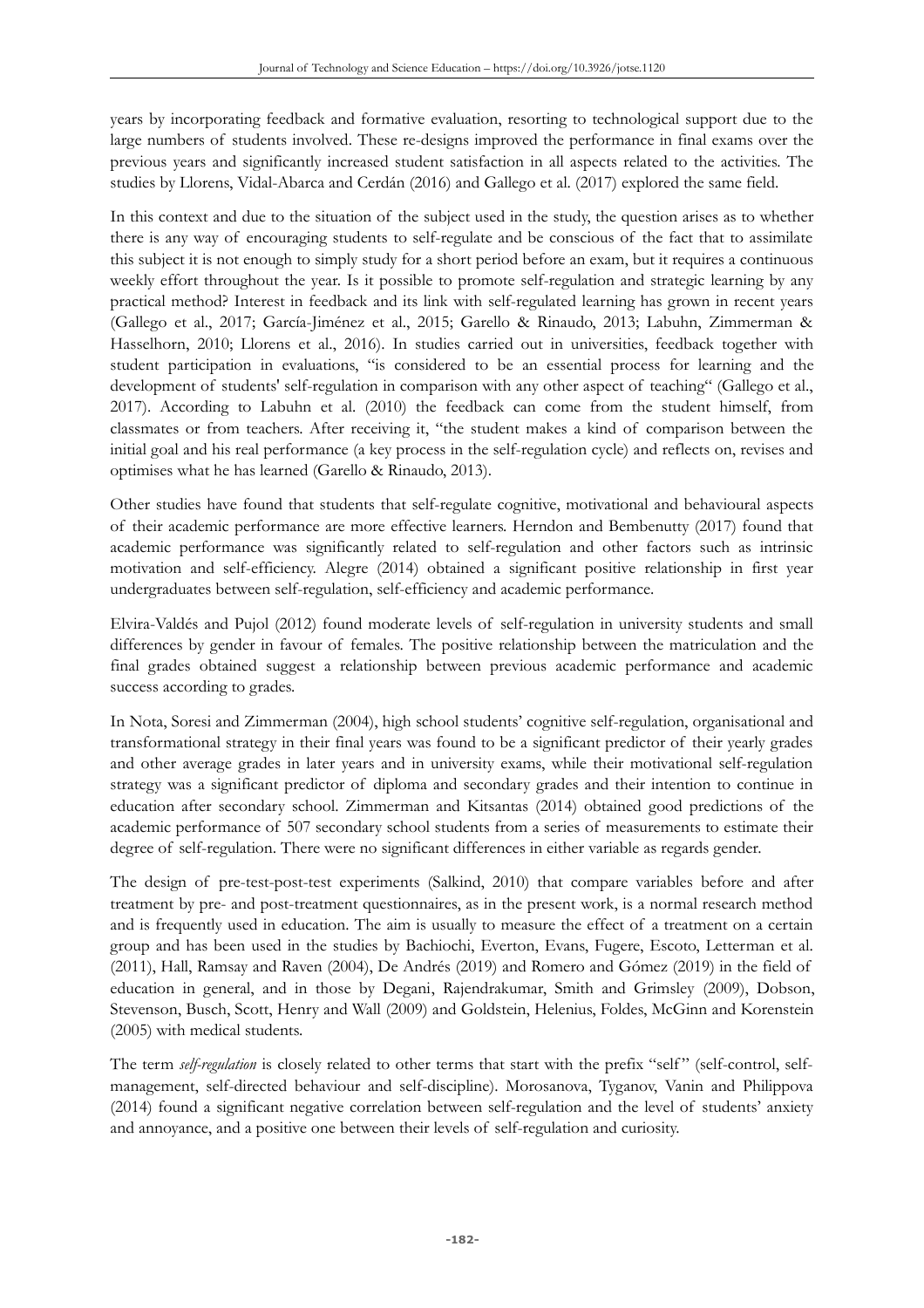The first-year subjects are coordinated in such a way that every Monday there is an evaluation in one of them. Although the evaluations are equally shared out between the subjects, the system has the disadvantage that the students spend most of their time preparing for the following Monday's exam.

The subject under study in the present work is highly practical in terms of its contents and spatial vision skills and requires the continual exercise of functional gymnastics. Besides the weekly face-to-face and virtual exercises and practices, different evaluations take place throughout the year (see chronological sequence in Figure 1). There are 5 practical cases (CP1, CP2, CP3, CP4 and CP5), which make up 40% of the final grade, and two partial exams (P1 and P2), which represent the remaining 60%. In several years it has been found, and has been recognized by the students themselves, that they do not really start to work on the subject until the approach of the first relatively important evaluation (P1). Before this exam, there have been others (CP1, CP2 and CP3), which normally produce fairly unsatisfactory results.



Figure 1. Distribution and relative value of evaluations throughout the year  $(CP = \text{practical cases}, P = \text{partial exams})$ 

This starting situation, as well as the preliminary results of this research are described in Navarro (2019). In this study we designed a self-feedback activity for students to carry out their own self-diagnosis and provide their own feedback immediately after getting the results of CP1 and CP2. The aim was to get them to devote time to the subject from the beginning with in-depth knowledge and the ability to apply its concepts before the first partial exam (P1). Llorens et al. (2016) claim that the most effective feedback is not limited to information on the correct answer only, in the sense that the first option makes it easy to compare the result and the desired standard and frees the mechanisms to re-direct the students' strategies and behaviour.

### **1.1. Objectives**

The aim of the study was to determine whether the proposed self-feedback mechanism would have a positive effect on the students' self-regulation and their academic performance. The research question considered was therefore: *Does self-feedback improve students' self-regulation?*

The hypotheses were as follows:

- 1. Self-feedback improves self-regulation (H1).
- 2. There is no significant gender difference in the students' self-regulation capacity (H2).
- 3. The students who choose the degree course as their first or second option have a greater degree of self-regulation and obtain higher final grades (H3).
- 4. The students with the best matriculation grades have the best self-regulation and academic performance (H4).
- 5. The students with the best class attendance have a greater degree of self-regulation and better academic performance (H5).

To sum up, the objective of the study was to make the students capable of developing and/or improving their ability for self-regulation by means of self-feedback activities to improve their quality of learning and thus also their academic performance.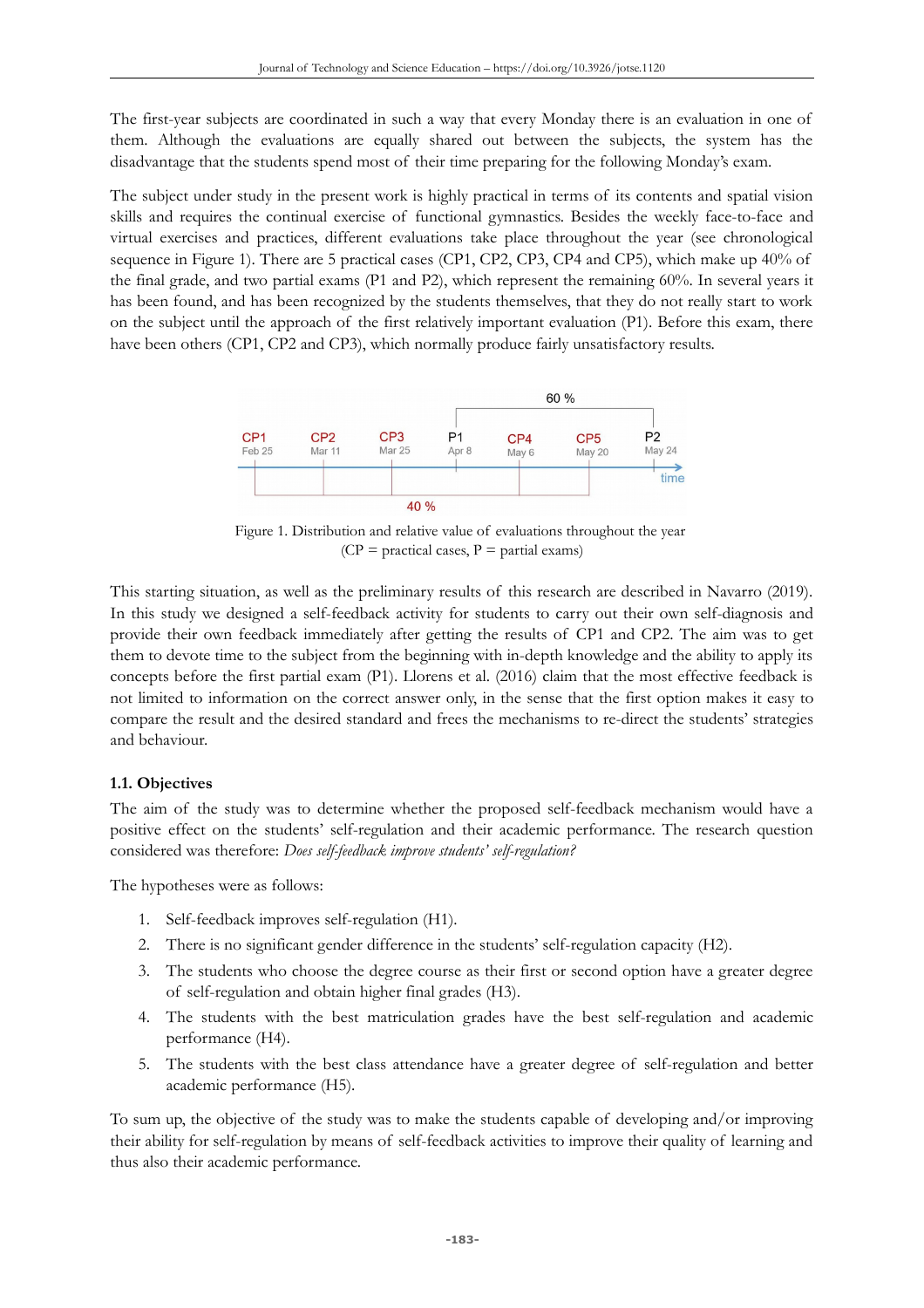# **2. Method**

This section describes the materials used and the research method followed. This can be seen in Figure 2, which gives details of the series of actuations carried out. The experiment was a type of pre-test-post-test and measured the effectiveness of the self-regulation treatment.

| Experimental                           | Control                   |
|----------------------------------------|---------------------------|
| Pre-test: ARPre                        |                           |
| <b>Experimental</b><br>treatment       | Conventional<br>treatment |
| Post-test: ARPost                      |                           |
| <b>RESULTS</b>                         |                           |
| <b>DATA ANALYSIS</b><br>(QUANTITATIVE) |                           |
| <b>CONCLUSIONS</b>                     |                           |
|                                        |                           |

Figure 2. Research method

## **2.1. Participants**

The students were divided into two practice sub-groups: G1 (experimental group EG, N=22) and G2 (control group CG,  $N=18$ ). However, due to administrative reasons and the treatment dropout rate (see Conclusions) the numbers in practice were  $N=12$  in EG and  $N=28$  in CG.

The same method was applied to both groups during the year, except for the experimental treatment given to EG, which consisted of two self-feedback activities during the year (see the Self-Regulation Treatment section).

## **2.2. Variables studied**

Variables considered in the study are shown in Table 1.

| Variable                                                                                                           | <b>Values</b>                                  | Name                                                                     |
|--------------------------------------------------------------------------------------------------------------------|------------------------------------------------|--------------------------------------------------------------------------|
| Sex                                                                                                                | Male/Female                                    | <b>SEX</b>                                                               |
| Matriculation grade                                                                                                | $5 - 14$                                       | <b>NACC</b>                                                              |
| Studied technical drawing at secondary school                                                                      | YES / NO                                       | BACH                                                                     |
| Preference for degree course                                                                                       | $1$ (1st or 2nd), 2 (3rd or<br>later)          | OPT                                                                      |
| Self-feedback activity carried out                                                                                 | YES (Experimental Group)<br>NO (Control Group) | ACT                                                                      |
| Self-regulation capacity at beginning of year                                                                      | $0 - 100$                                      | ARPre                                                                    |
| Self-regulation capacity at end of year                                                                            | $0 - 100$                                      | ARPost                                                                   |
| Pre- and Post-test scores in the four factors that<br>compose self-regulation                                      | $0 - 5$                                        | FIPre, FIIPre, FIIIPre,<br>FIVPre, FIPost, PIIPost,<br>FIIIPost, FIVPost |
| Grades obtained in practical cases                                                                                 | $0 - 10$                                       | PC1, PC2, PC3, PC4, PC5                                                  |
| Grades obtained in partial exams                                                                                   | $0 - 10$                                       | P <sub>1</sub> , P <sub>2</sub>                                          |
| Final grade in the subject, a linear combination of grades<br>of two practical cases (40%) and partial exams (60%) | $0 - 10$                                       | QF                                                                       |
| Class attendance                                                                                                   | $0 - 100$                                      | <b>ASIST</b>                                                             |

Table 1. Variables studied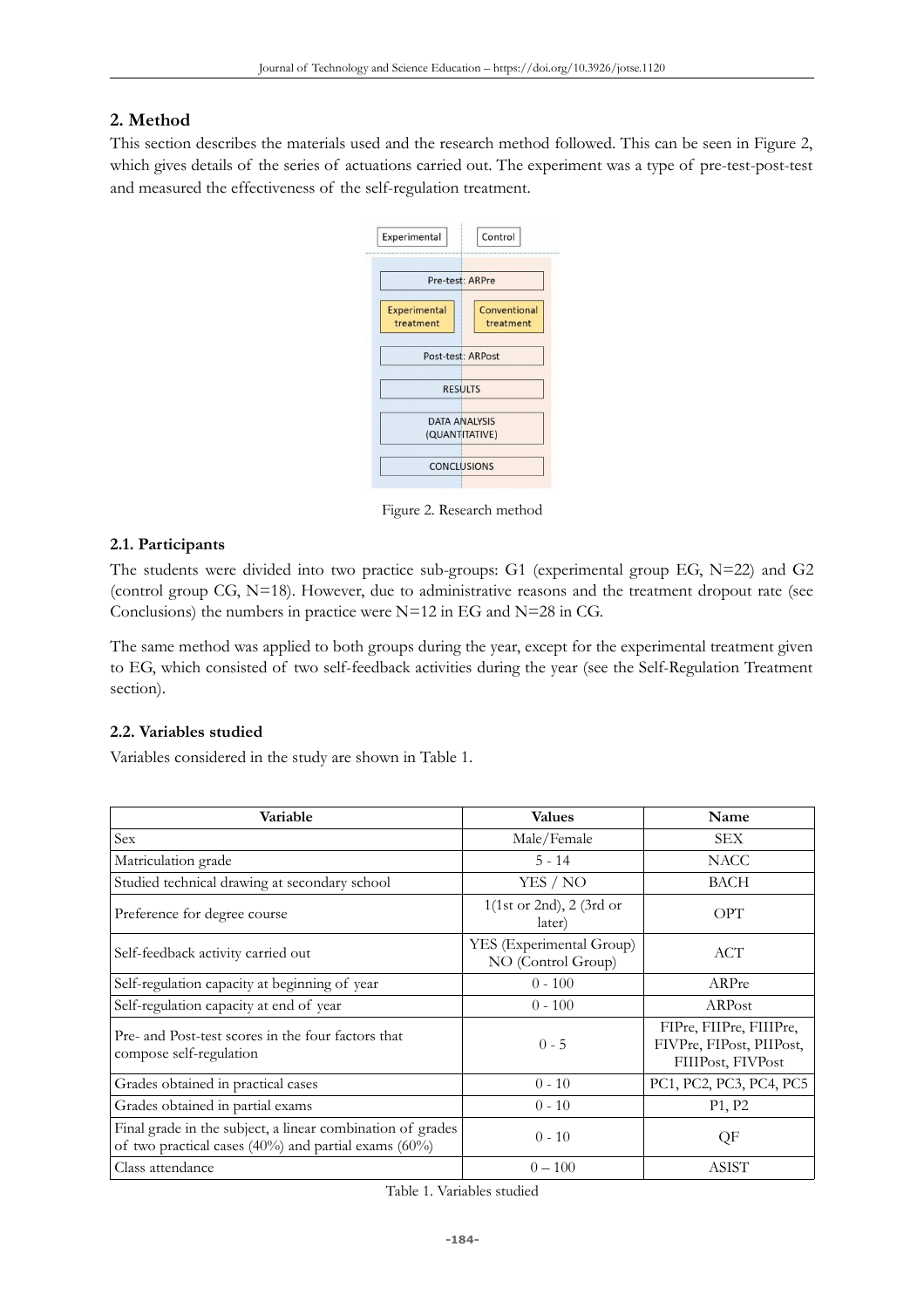## **2.3. Instruments**

The Questionnaire on Self-Regulation for Academic Learning (Torre, 2007), based on Zimmerman & Pintrich's theory of self-regulation processes in motivation with a cognitive focus, was used to measure the students' level of self-regulation before and after the treatment. The questionnaire consisted of 20 items on a Likert Scale from 1 to 5 points on four different factors (see Table 2).

| Factor                                   | Items                   |
|------------------------------------------|-------------------------|
| FI: Active meta-cognitive awareness      | 3, 6, 7, 8, 13, 20      |
| FII: Control and verification            | 1, 2, 4, 12, 14, 15, 18 |
| FIII: Daily effort in carrying out tasks | 5, 9, 10, 11            |
| FIV: Active processing during classes    | 16, 17, 19              |

Table 2. Dimensional factors of Torres' questionnaire on self-regulation for academic learning (2007)

Its psychometric properties earned a Cronbach's α of 0.86 (M = 74.50; DE = 9.589) based on the scores of 1188 university students at the *Universidad Pontificia de Comillas*. Evidence of validity was obtained by analyzing the correlation with other variables such as study focus (deep  $r=0.564$ , p<0.01; achievement  $r=0.531$ ,  $p<0.01$ ) and academic self-sufficiency ( $r=0.482$ ,  $p<0.01$ ).

The pre-treatment questionnaire had three added questions to obtain the data on the matriculation grades (NACC,), the students' order of preference for the degree being studied (OPT), and the BACH variable (previous studies in technical drawing in secondary school).

The academic performance variables were obtained from the lecturer's notes. Those considered are given in Table 1. Stratgraphics Centurión XVII software was used for the quantitative data analysis

## **2.4. Self-Regulation Treatment**

The treatment was carried out twice a year in Practical Cases 1 and 2 (see Figure 1). The results of CP1 were sent to the students but the solution of the practical case was not published. The first self-regulation activity was then carried out. This consisted of:

- The students were given a photocopy of their (uncorrected) exercise and were asked to write a brief report on their mistakes with some comments on the correct solution and what they thought they should have done. They were not asked to repeat the exercise. All the reports were published in the teacher-lecturer's shared space in the university's *PoliformaT* platform.
- The students later defended their reports in a brief tutorial with the lecturer.
- To encourage their participation in this activity, those who satisfied the requirements for compiling and defending their self-evaluation reports could raise their CP1 grade by up to 3 points.

The same process was repeated in CP2 with the only difference that it took place online (with computer-assisted design) and the exercises were saved on the university's free-access educational platform for the students to analyse and write their self-feedback report.

## **2.5. Data Analysis**

The first descriptive statistical analysis was made to study the students' self-feedback behaviour and the variables associated with it.

To obtain a general impression of the degree of the linear relationship and how the quantitative variables interacted with each other (especially self-regulation and academic performance) a correlation analysis was performed applying Pearson's correlation coefficient. Variance analyses were used to evaluate the effect of self-feedback and other variables on the students' pre- and post-treatment self-regulation capacity as follows: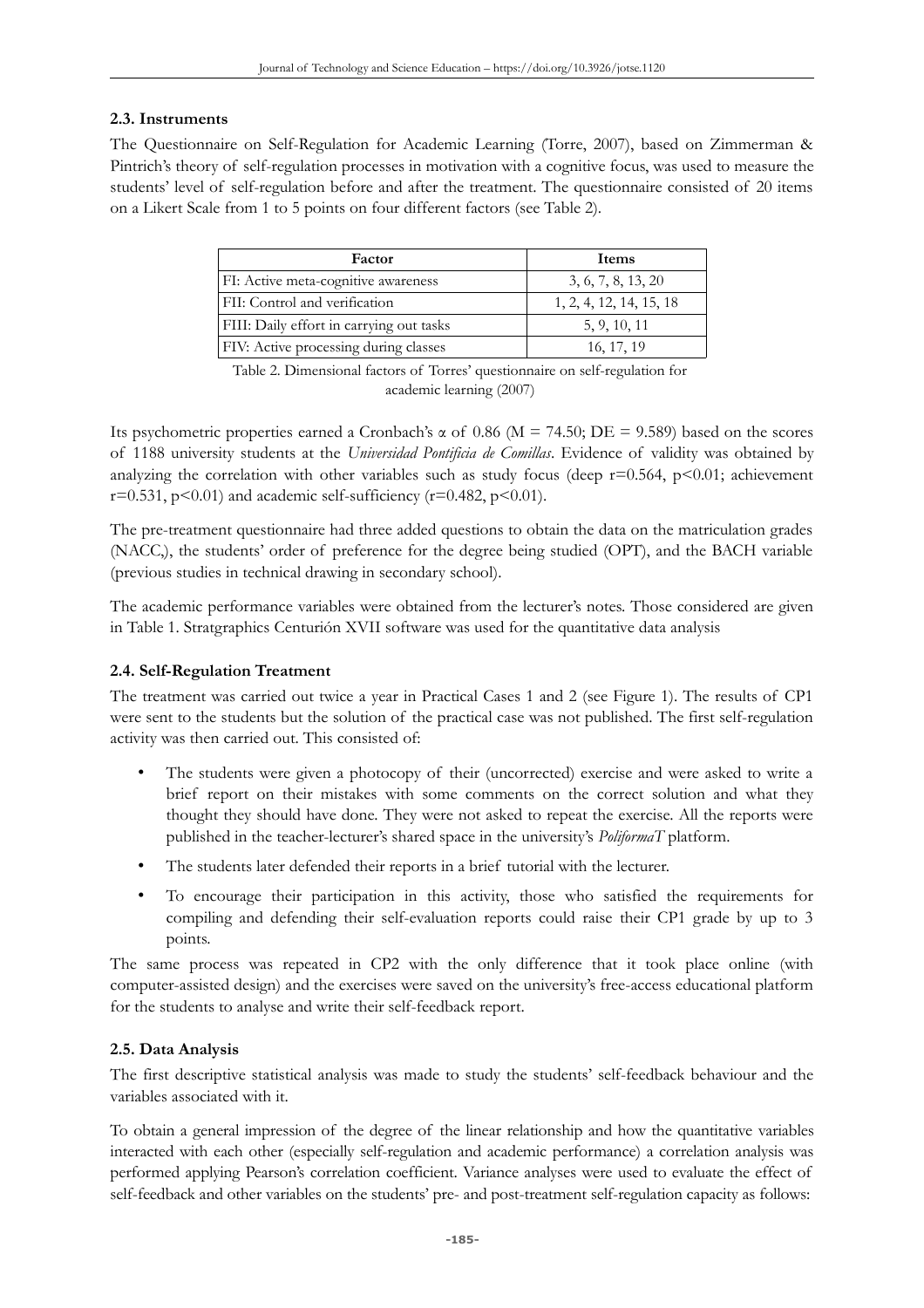#### **ANOVA 1**

$$
ARPre = \mu + ACTi + SEXi + OPTi + BACHi + NACCi + E
$$

To determine the students' level of self-regulation at the beginning of the year.

#### **ANOVA 2**

$$
ARPost = \mu + ACTi + SEXi + OPTi + BACHi + NACCi + ASISTi + E
$$

To determine the students' level of self-regulation after the treatment.

### **ANOVA 3**

$$
IncAR = \mu + ACTi + SEXi + OPTi + BACHi + NACCi + ASISTi + E
$$

To determine the students' pre- and post-treatment self-regulation evolution.

#### **ANOVA 4**

To analyse the final grade variable according to self-feedback activity, sex, degree preference option, study of technical drawing at secondary school, and the co-variables – matriculation grade, class attendance and pre- and post-treatment self-regulation.

$$
QF = \mu + ACTi + SEXi + OPTi + BACHi + NACCi + ASISTi + ARPrei + ARPosti + E
$$

#### **3. Results and Discussion**

The students' average score in the self-regulation pre-test was 71.26% and 71.03% in the post-test. These values are similar to or slightly lower than those found in the same test used in other studies, e.g. Barahona (2014) (72.6), Alegre (2014) (73.15) and Torre (2006) (74.50), with similar SDs. There was no significant difference between the pre- and post-treatment results.

The self-regulation increment variable was negatively related to the pre-self-regulation ( $r=-0.37$ ;  $p<0.05$ ) and positively with the post-self-regulation  $(r=0.49; P<0.05)$ , i.e. those with the least initial self-regulation increased most, while those who increased most had the highest final self-regulation. Both these relationships seem logical, although the final balance is the fact that there was no increase in selfregulation between the pre- and post-tests.

Figure 3 gives the scores for factors FI (active meta-cognitive awareness), FII (control and verification) and FIV (active processing in class) of self-regulation in the pre- and post-test.



Figure 3. Average score of self-regulation factors (FI – active meta-cognitive awareness, FII - control and verification, FIII – daily effort in tasks, FIV – active processing in class)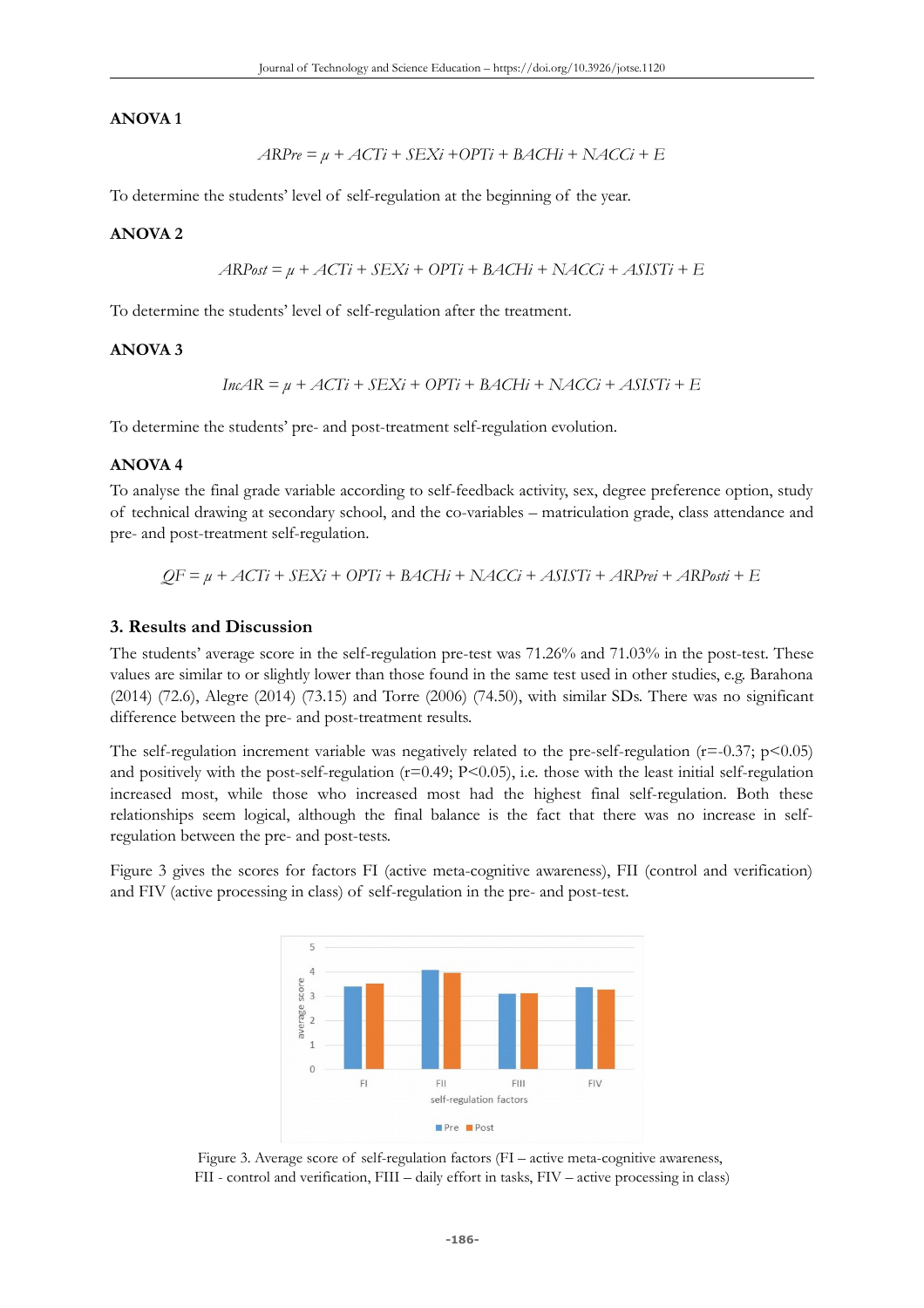The order of the factor results also coincides with that of other studies (Barahona, 2014). Factor II had the highest score in general, while factor III (daily effort) had the lowest. This confirms the statement in the Introduction to the effect that the students do not devote daily time and effort to the subject from the beginning of term.

## **3.1. Hypothesis 1**

The ANOVA 1 and 3 analyses showed that auto-feedback has a statistically significant effect ( $p$ <0.05) on both higher self-regulation and on the self-regulation score in the post-test (see Figure 4). Average post self-regulation of the experimental group was 78.50 vs. 66.47 in the control. The increase in self-regulation between the beginning and end of the year (pre and post) was 2.76 points in the experimental and -4.58 in the control group, which confirms the first hypothesis (self-feedback treatment improves self-regulation).



Figure 4. Effect of self-feedback activity on the post self-regulation (a) and increased self-regulation (b)

### **3.2. Hypothesis 2**

The analysis of variance also confirmed the second hypothesis: no relationship was found between gender and the self-regulation and self-regulation increment scores.

### **3.3. Hypothesis 3**

The order of preference of the degree course had a significant effect on the self-regulation post-test score ( $p \le$ 0.05) (ANOVA 2) (Figure 5b) and confirmed the first part of Hypothesis 3. Students whose first or second choice was the engineering degree had higher average scores than those who placed it in third place or more (76.24 vs. 67.72). This was also found in the pre-test (75.49 vs. 67.32) (ANOVA 1), although in this case the difference was not significant ( $p = 0.08$ ) (Figure 5a). The reason for this could lie in the close relationship between self-regulation and the deep learning styles, and thus with a "higher degree of emotional, personal and academic maturity", as pointed out by Alonzo, Valencia, Vargas, Bolívar and García (2016).

The order of degree preference was not found to influence the final grade in the subject (ANOVA 4), which confirms the first part of Hypothesis 3, but not the second.



Figure 5. Effect of OPT (Option) factor on pre (a) and post (b) self-regulation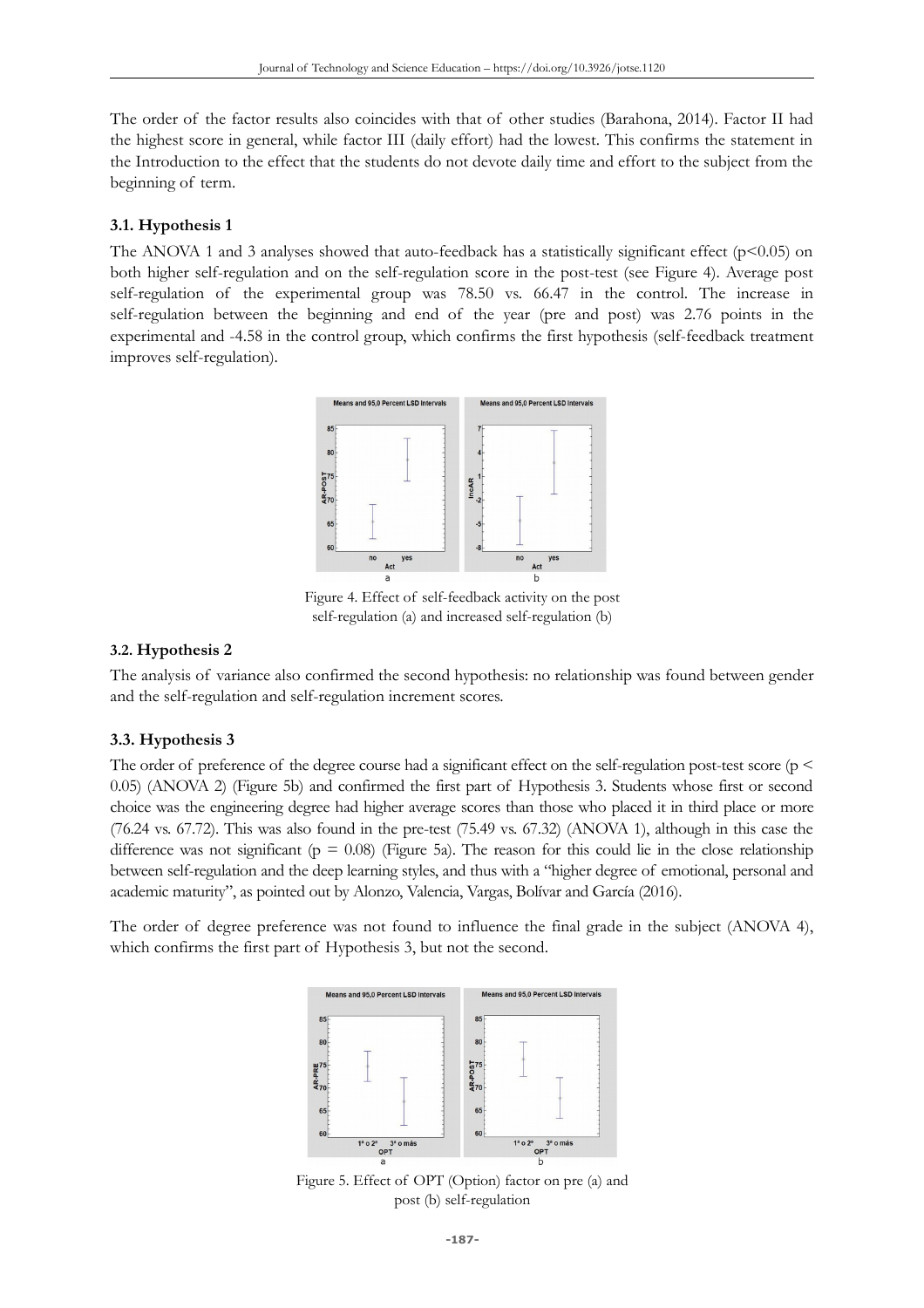## **3.4. Hypothesis 4**

The analysis of variance showed that the matriculation grade had no significant effect on the final grade or on the pre- and post-treatment score, but was negatively related  $(r=-0.40; p<0.05)$  to higher self-regulation ( $p<0.05$ ) and thus discounted the fourth hypothesis. This means that students with the highest matriculation grades have the lowest increase in self-regulation and are not necessarily those who have the highest self-regulation either at the beginning or the end of the year, nor do they obtain the highest marks. This agrees with the findings of Gargallo, Suárez, García, Pérez and Sahuquillo (2012): *"Excellence or high matriculation grades are related to deeper learning approaches, although they have not been shown to be related to self-regulation."*

However, a small significant correlation ( $r = 0.33$ ;  $p < 0.05$ ) was found between matriculation grade and self-regulation Factor III in the pre-test, related to daily effort in academic tasks, indicating that the students with the highest matriculation grades are more accustomed to daily efforts.

## **3.4. Hypothesis 5**

The class attendance variable behaved similarly to the matriculation grade and was not found to have a significant effect on the pre- and post-test scores, which meant the first part of the fifth hypothesis could not be confirmed. However, it did have an influence on the self-regulation increment between the pre- and post-test ( $r=0.43$ ;  $p<0.05$ ). The students that achieved the most improvement in self-regulation were those with the best class attendance marks.

The final subject grade was also significantly influenced by class attendance in ANOVA 4 and this was confirmed by the relation between both factors ( $r=0.60$ ;  $p<0.05$ ). This confirmed the second part of the fifth hypothesis. Those with the best class attendance obtained the highest final grades and also the highest scores in CP1 ( $r=0.43$ ;  $p<0.05$ ). In fact, those who obtained the highest CP 1 scores were the ones that least required the auto-feedback activity.

To sum up, the arrows in Figure 6 represent the significant relationships mentioned above. Auto-feedback is related to the self-regulation increment and to the self-regulation achieved by the end of the year, which is both desirable and positive, but is not reflected in a better end-of-year mark in the subject, which was influenced solely by class attendance. An association was found between class attendance and the activity: those who took part had significantly better class attendance  $(82.2\%)$  than those who did not  $(68.6\%)$  $(p<0.05)$ .



Figure 6. Significant relationships between posttreatment self-regulation and auto-feedback. Arrows indicate a significant effect in the analysis of variance and/or correlation and dotted lines the range of the variable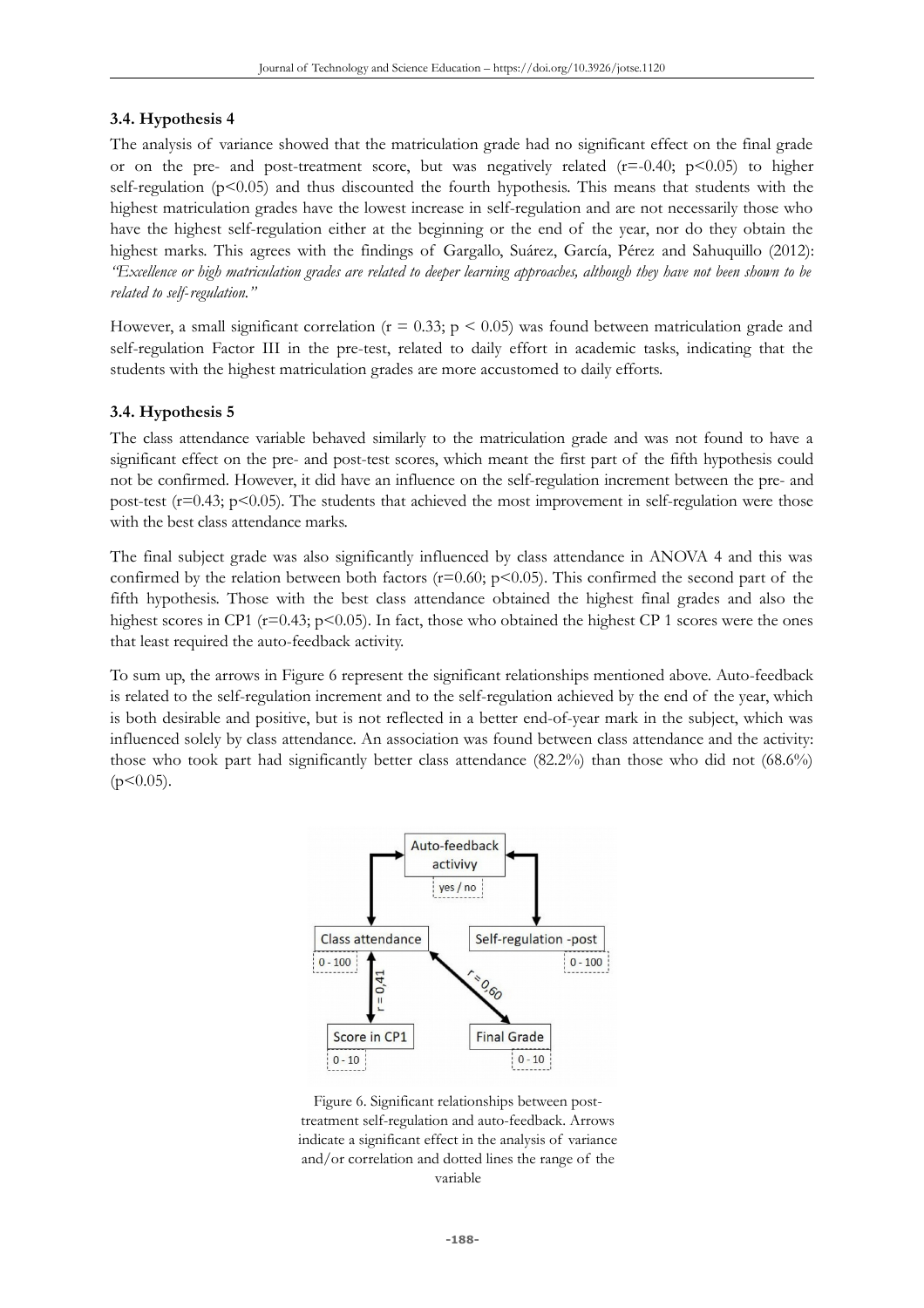It can therefore be said that the auto-feedback activity is related to the final grade through the class attendance variable, although somewhat indirectly. In fact, if the experimental group's average final grades (6.97) are isolated and compared with those of the control group (3.80) they are found to be significantly different ( $p \le 0.05$ ). Following in the line of previous studies (Alegre, 2014; Schunk, 2012), the possibility arises of completing this work by also including the academic self-efficacy factor.

# **4. Conclusions**

The results obtained show that auto-feedback improves students' self-regulation capacity.

The students that took part in the activity were also those with the best class attendance, while these latter students obtained the highest end-of-year grades. Due to the nature of this subject, it is important to make the students aware of the need to attend classes from the beginning of term in order to obtain academic success. This can be demonstrated by the relationship obtained between attendance and the final grades and the low Factor III scores (effort applied to daily tasks) and was confirmed by the lecturers' opinion (these results will be included in a future qualitative analysis). Class attendance includes both theoretical and practical classes, since the subject mostly involves practical skills and none of the classes are entirely theoretical. All of this corroborates what has been previously explained about the need for a progressive and continuous effort right from the start in the subject.

Another possible line of study is to determine whether auto-feedback has a direct influence on the grades obtained by means of improved self-regulation.

The possible limitations of this study include the dropout rate of the experimental group, which was reduced from the original 22 to only 12 participants. The small incidence of the activity on the subject grade (0.5 out of 10) could have had an influence on this low participation. It is hoped to carry out future studies along these lines with larger samples and students from other degree courses and/or universities to confirm the relationship between academic performance and self-regulation, or possibly incorporate the auto-efficacy variable. It will also be necessary to improve the definition of the activities offered to the students to reduce the dropout rate and make the activity an integral part of the subject and with a higher weight in the final grade.

The relationship found between the preference for the degree and the level of auto-regulation should also be noted. This corroborates the revision of the learning theories that closely link self-regulation and motivation: "Processes such as laying down goals, auto-efficacy and expected results are important motivational variables that influence self-regulation" (Schunk, 2012).

No relationship was found between matriculation grades and self-regulation, although there was a relationship with its Factor III. Even though the students with the best matriculation grades are shown to be more accustomed to daily effort in their tasks (Factor III) it does not seem to be an advantage in their university studies as it is not reflected in greater self-regulation or higher final grades. All of this is related to the complex process of moving from the secondary school to the university, where the students require a much higher level of autonomy and responsibility.

The capacity for self-regulation can be fomented in students by diverse means, for example by the study and development of specific contextualised strategies such as the auto-feedback activity described in this work. The role of the lecturers as models for the students in putting their own self-regulation strategies into practice in the classrooms should also be remembered.

We hope to continue developing experiences in this line in the context of this study, always remembering that fomenting cognitive, meta-cognitive and personal self-regulation strategies have an effect not only on academic performance but also on developing the students' competences in quality learning.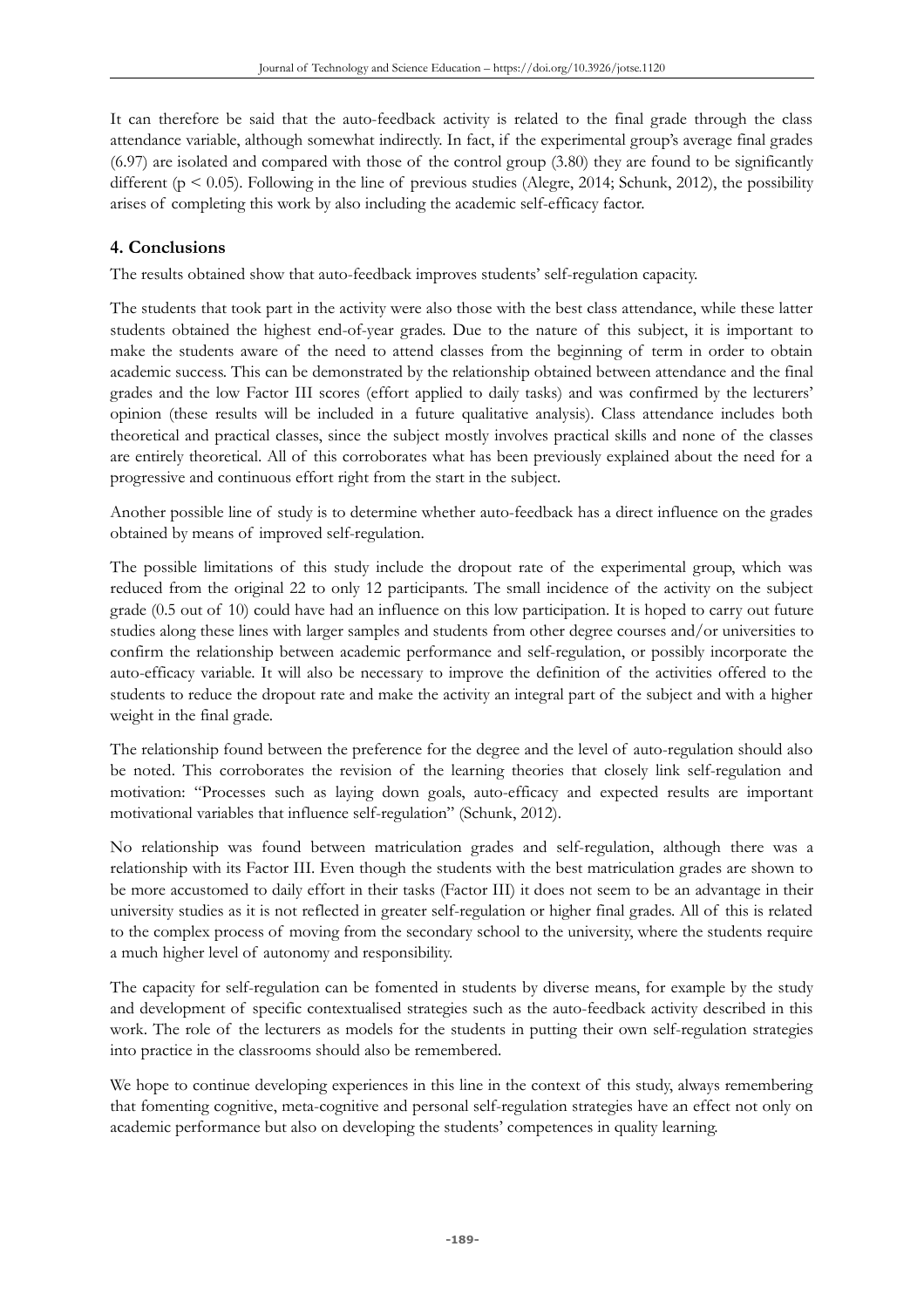## **Declaration of Conflicting Interests**

The author declared no potential conflicts of interest with respect to the research, authorship, and/or publication of this article.

# **Funding**

The author received no financial support for the research, authorship, and/or publication of this article.

# **References**

- Alegre, A. (2014). Autoeficacia académica, autorregulación del aprendizaje y rendimiento académico en estudiantes universitarios iniciales. *Propósitos y Representaciones,* 2(1), 79-120. <http://doi.org/10.20511/pyr2014.v2n1.54>
- Alonzo, D.L., Valencia, M.C., Vargas, J., Bolivar, N.J., & Garcia, M.J. (2016). Los estilos de aprendizaje en la formación integral de los estudiantes. *Revista Boletín Redipe,* 5(4), 109-114. <https://revista.redipe.org/index.php/1/article/view/105>
- Barahona, M. (2014). *Correlación entre autoeficacia, autorregulación y rendimiento académico en los estudiantes de 4to. y 5to. Bachillerato del colegio san Francisco Javier de la Verapaz.* Tesis doctoral. Guatemala: Universidad Rafael Landívar, Campus Central.
- Bachiochi, P., Everton, W., Evans, M., Fugere, M., Escoto, C., Letterman, M., et al. (2011). Using empirical article analysis to assess research methods courses. *Teaching of Psychology*, 38(1), 5-9. <https://doi.org/10.1177/0098628310387787>
- Boekaerts, M., & Corno, L. (2005). Self-regulation in the classroom: a perspective on assessment and intervention. *Applied Psychology,* 54(2), 199-231. <https://doi.org/10.1111/j.1464-0597.2005.00205.x>
- Boud, D., & Molloy, L. (2013). *Feedback in Higher and Professional Education* (1st ed). London: Routledge. <https://doi.org/10.4324/9780203074336>
- De Andrés, D. (2019). Facilitando la autorregulación del aprendizaje en el diseño desistemas digitales. *IN-RED 2019: V Congreso de Innovación Educativa y Docencia en Red*. <http://doi.org/10.4995/INRED2019.2019.10430>
- Degani, A.T., Rajendrakumar, M., Smith, B.E. & Grimsley, E. (2009). The Effect of Student Training on Accuracy of Completion of Death Certificates. *Medical Education Online*, 14(1). <https://doi.org/10.3402/meo.v14i.4510>
- De la Cruz, G., & Abreu, L.F. (2014). Rúbricas y autorregulación: pautas para promover una cultura de la autonomía en la formación profesional. *REDU. Revista de Docencia Universitaria,* 12(1), 31-48. <https://doi.org/10.4995/redu.2014.6429>
- Dobson, R.T., Stevenson, K., Busch, A., Scott, D.J., Henry, C., & Wall, P.A. (2009). A Quality Improvement Activity to Promote Interprofesional Collaboration Among Health Professions Students. *American Journal of Pharmaceutical Education*, 73(4), 1-7. <https://doi.org/10.5688/aj730464>
- Elvira-Valdés, M.A., & Pujol, L. (2012). Autorregulación y rendimiento académico en la transición secundaria-universidad. *Revista Latinoamericana de Ciencias Sociales, Niñez y Juventud,* 10(1). <http://www.redalyc.org/articulo.oa?id=77323982022>
- Gallego, B., Quesada, V., Gómez, M., & Cubero, J. (2017). La evaluación y retroalimentación electrónica entre iguales para la autorregulación y el aprendizaje estratégico en la universidad: la percepción del alumnado. *REDU. Revista de Docencia Universitaria,* 15(1), 127-146. <https://doi.org/10.4995/redu.2017.5991>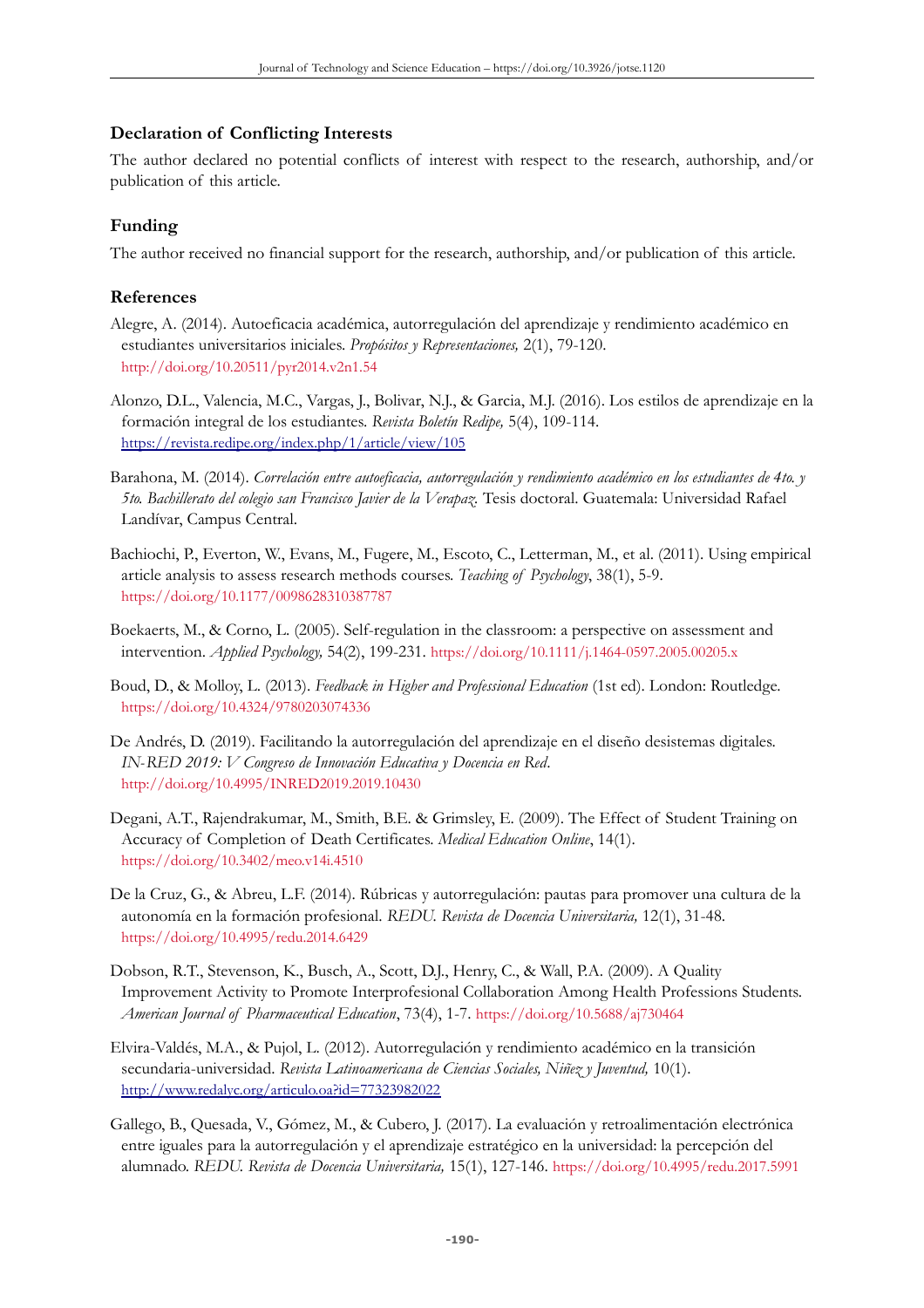- García, M. (2012). La autorregulación académica como variable explicativa de los procesos de aprendizaje universitario. *Profesorado. Revista de currículum y formación del profesorado,* 16(1), 203-221.
- García, M., & Jiménez, A. (2014). Estrategias en el aprendizaje de la lengua extranjeray niveles de competencia en estudiantes universitarios de magisterio. *Revista deInvestigación Educativa,* 32(2), 363-378. <http://doi.org/10.6018/rie.32.2.167421>
- García-Jiménez E., Gallego-Noche B., & Gómez-Ruíz, M.Á. (2015). Feedback and self-regulated learning: how feedback can contribute to increase students' autonomy as learners. In: Peris-Ortiz, M., Merigó, J. (eds) *Sustainable Learning in Higher Education. Innovation, Technology, and Knowledge Management* (113-130). Cham: Springer. [https://doi.org/10.1007/978-3-319-10804-9\\_9](https://doi.org/10.1007/978-3-319-10804-9_9)
- García-Jiménez, E. (2015). La evaluación del aprendizaje: de la retroalimentación a la autorregulación. El papel de las tecnologías. *Revista electrónica de investigación y evaluación educativa,* 21(2). <http://doi.org/10.7203/relieve.21.2.7546>
- Garello, M.V., & Rinaudo, M.C. (2013). Autorregulación del aprendizaje, feedback y transferencia de conocimiento. Investigación de diseño con estudiantes universitarios. *Revista Electrónica de Investigación Educativa,* 15(2), 131-147. <http://redie.uabc.mx/vol15no2/contenido-garellorinaudo.html>
- Gargallo, B., Suárez, J.M., García, E., Pérez, C. & Sahuquillo, P.M. (2012). Enfoques de aprendizaje en estudiantes universitarios excelentes y en estudiantes medios. *Revista española de pedagogía,* 252, 185-200. <https://revistadepedagogia.org/wp-content/uploads/2012/05/252-01.pdf>
- Goldstein, C.E., Helenius, I., Foldes, C., McGinn, T., & Korenstein, D. (2005) Internists Training Medical Residents in Pelvic Examination: Impact of an Educational Program. *Teaching and Learning in Medicine*, 17(3), 274-278. [https://doi.org/10.1207/s15328015tlm1703\\_13](https://doi.org/10.1207/s15328015tlm1703_13)
- Gravini-Donado, M., Ortiz-Padilla, M.E., & Campo-Ternera, L.A. (2016). Autorregulación para el aprendizaje en estudiantes universitarios. *Educación Y Humanismo*, 18(31), 326-342. <https://doi.org/10.17081/eduhum.18.31.1382>
- Hall, M., Ramsay, A., & Raven, J. (2004). Changing the learning environment to promote deep learning approaches in first-year accounting students. *Accounting Education*, 13(4), 489-505. <https://doi.org/10.1080/0963928042000306837>
- Hernández, A., & Camargo, A. (2017). Autorregulación del aprendizaje en la educación superior en Iberoamérica: una revisión sistemática. *Revista Latinoamericana de Psicología,* 49(2), 146-160. <https://doi.org/10.1016/j.rlp.2017.01.001>
- Hernández, F., Rosário, P., Cuesta, J., Martínez, P., & Ruiz, E. (2006). Promoción del aprendizaje estratégico y competencias de aprendizaje en estudiantes de primero de universidad: Evaluación de una intervención. *Revista de Investigación Educativa,* 24(2), 615-631.
- Herndon, J.S., & Bembenutty, H. (2017). Self-regulation of learning and performance among students enrolled in a disciplinary alternative school. *Personality and Individual Differences* 104, 266-271. <https://doi.org/10.1016/j.paid.2016.08.027>
- Labuhn, A.S., Zimmerman, B.J., & Hasselhorn, M. (2010). Enhancing students' self-regulation and mathematics performance: the influence of feedback and self-evaluative standards. *Metacognition Learning*  5, 173-194. <https://doi.org/10.1007/s11409-010-9056-2>
- Limón, M. (2004). Cambio conceptual y el aprendiz intencional esbozado por Paul R. Pintrich. *Revista Electrónica de Investigación Psicoeducativa,* 2(1), 175-184.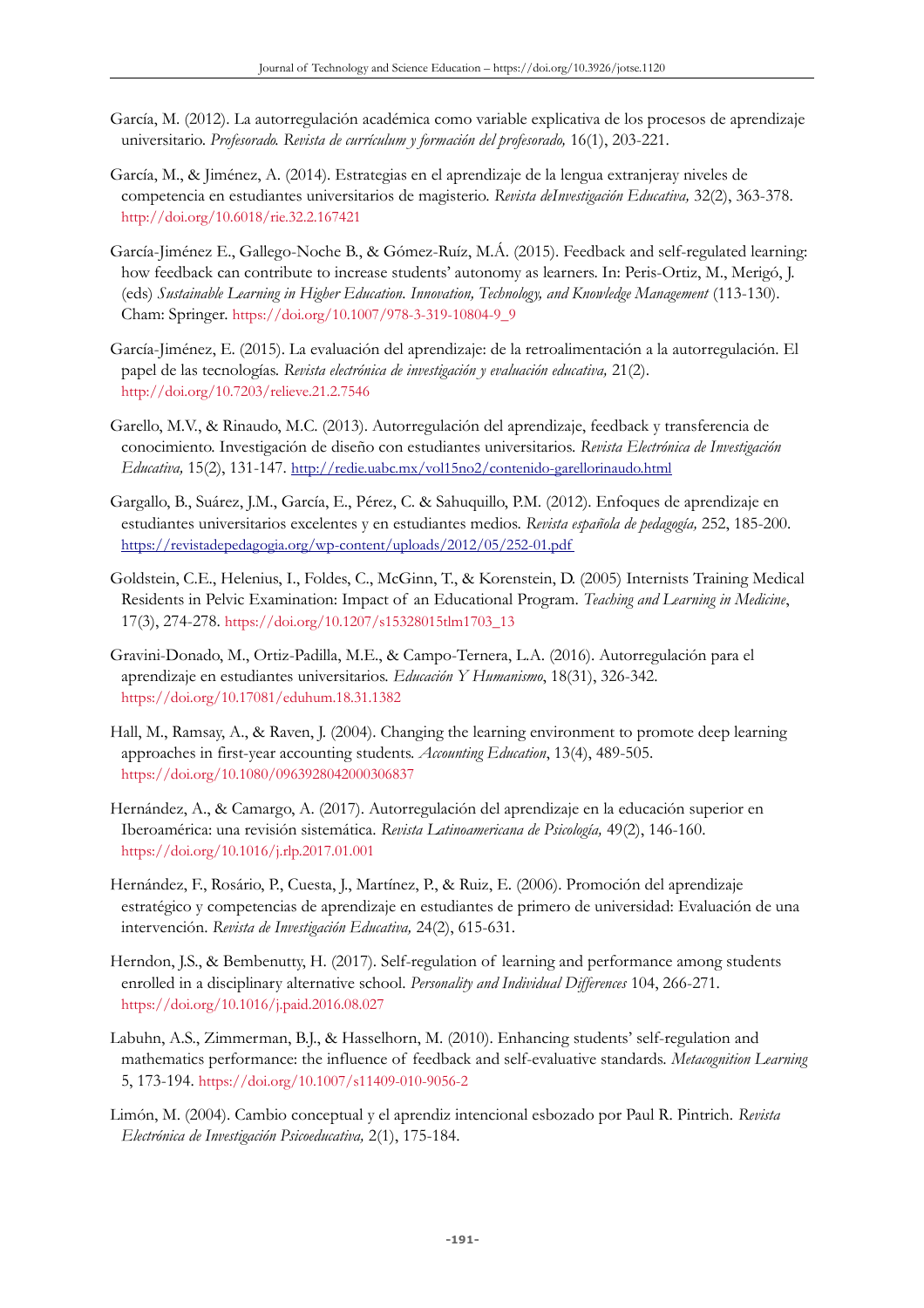- Llorens, A.C., Vidal-Abarca, E., & Cerdán, R. (2016). Formative feedback to transfer self-regulation of task-oriented reading strategies. *Journal of Computer Assisted Learning,* 32, 314-331. <https://doi.org/10.1111/jcal.12134>
- López, A., López-Aguado, M., González, I., & Fernández, E. (2012). El ocio y los enfoquesde aprendizaje en estudiantes universitarios de Enfermería. *Revista de Investigación Educativa,* 30(1), 53-70. <https://doi.org/10.6018/rie.30.1.111581>
- Morosanova, V., Tsyganov, I., Vanin, A., & Philippova, E. (2014). Self-regulation of learning activity and its relationship with individual differences of high school students. *Personality and Individuals Differences,* 60, Suplement, S69. <https://doi.org/10.1016/j.paid.2013.07.304>
- Navarro, J.M. (2019). Comienzo de los alumnos en la Universidad: autorregulación yprimeros resultados. *IN-RED 2019: V Congreso de Innovación Educativa y Docencia en Red*. <http://dx.doi.org/10.4995/INRED2019.2019.10464>
- Nicol, D. (2009). Assessment for learner self-regulation: enhancing achievement in the first year using learning technologies. *Assessment & Evaluation in Higher Education*, 34(3), 335-352. <https://doi.org/10.1080/02602930802255139>
- Nicol, D.J., & Macfarlane-Dick, D. (2006). Formative assessment and self-regulated learning: a model and seven principles of good feedback practice. *Studies in Higher Education,* 31(2), 199-218. <https://doi.org/10.1080/03075070600572090>
- Nota, L., Soresi, S., & Zimmerman, B.J. (2004). Self-regulation and academic achievement and resilience: A longitudinal study. *International Journal of Educational Research,* 41(3), 198-215. <https://doi.org/10.1016/j.ijer.2005.07.001>
- Núñez, J.C., Rosário, P., Vallejo, G., & González-Pienda, J.A. (2013). A longitudinal assessment of the effectiveness of a school-based mentoring program in middle school. *Contemporary Educational Psychology,*  38(1), 11-21. <https://doi.org/10.1016/j.cedpsych.2012.10.002>
- Panadero, E., & Alonso-Tapia, J. (2014). Teorías de autorregulación educativa: una comparación y reflexión teórica. *Psicología Educativa* 20(1), 11-22. <https://doi.org/10.1016/j.pse.2014.05.002>
- Pintrich, P.R. (2004). A conceptual framework for assessing motivation and elfregulated learning in College students. *Educational Pshychology Review,* 16(4), 385-407. <https://doi.org/10.1007/s10648-004-0006-x>
- Román, J.M., & Gallego, S. (2008). ACRA. Escalas de Estrategias de Aprendizaje (Manual) (4ª ed.). Madrid: TEA Ediciones.
- Romero, A., & Gómez, J. (2019). Enfoques de aprendizaje, autorregulación y autoeficacia y su influencia en el rendimiento académico en estudiantes universitarios de Psicología. *European Journal of Investigation in Health, Psychology and Education*, 9(2), 95-107. <https://doi.org/10.30552/ejihpe.v9i2.323>
- Rosário, P., Fuentes, S., Beuchat, M., & Ramaciotti, A. (2016). Autorregulación del aprendizaje en una clase de la universidad: un enfoque de infusión curricular. *Revista de Investigación Educativa,* 34(1), 31-49. <http://doi.org/10.6018/rie.34.1.229421>
- Rosário, P., Núñez, J.C., González-Pienda, J.A., Valle, A., Trigo, L., & Guimarães, C.(2010). Enhancing self-regulation and approaches to learning in first-year college students: A narrative-based program assessed in the Iberian Peninsula. *European Journal of Psychology of Education,* 25(4), 411-428. <https://doi.org/10.1007/s10212-010-0020-y>
- Salkind, N. (2010). *Encyclopedia of research design*. Thousand Oaks: SAGE Publications Ltd. <http://doi.org/10.4135/9781412961288.n331>